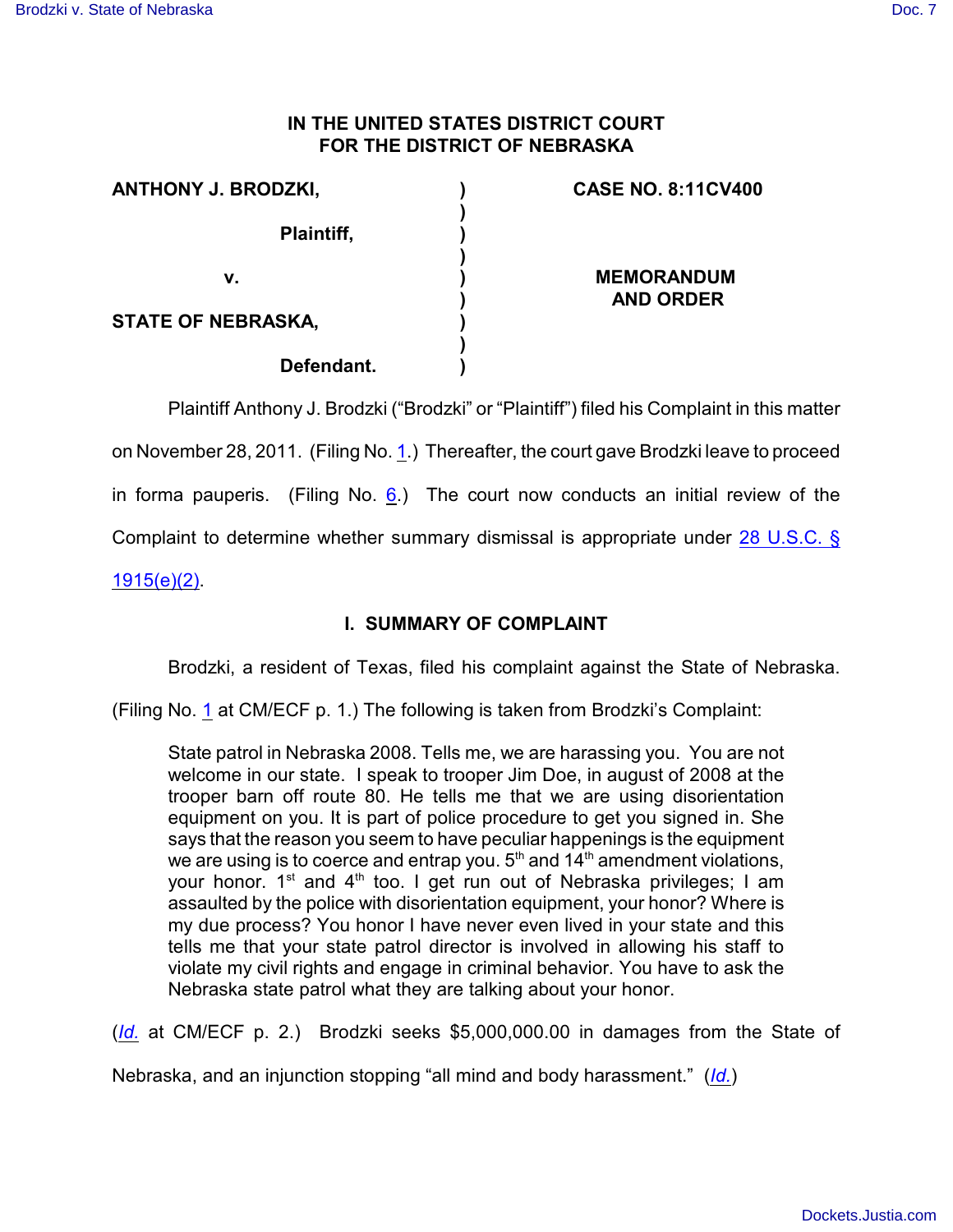#### **II. APPLICABLE LEGAL STANDARDS ON INITIAL REVIEW**

The court is required to review in forma pauperis complaints to determine whether summary dismissal is appropriate. *See* [28 U.S.C. § 1915\(e\)](http://www.westlaw.com/find/default.wl?rs=CLWP3.0&vr=2.0&cite=28+USCA+s+1915%28e%29). The court must dismiss a complaint or any portion thereof that states a frivolous or malicious claim, that fails to state a claim upon which relief may be granted, or that seeks monetary relief from a defendant who is immune from such relief. [28 U.S.C. § 1915\(e\)\(2\)\(B\)](http://www.westlaw.com/find/default.wl?rs=CLWP3.0&vr=2.0&cite=28+USCA+s+1915%28e%29%282%29%28B%29).

Pro se plaintiffs must set forth enough factual allegations to "nudge[] their claims across the line from conceivable to plausible," or "their complaint must be dismissed" for failing to state a claim upon which relief can be granted. *[Bell Atlantic Corp. v. Twombly](http://www.westlaw.com/find/default.wl?rs=CLWP3.0&vr=2.0&cite=550+U.S.+544)*, 550 [U.S. 544, 570 \(2007\)](http://www.westlaw.com/find/default.wl?rs=CLWP3.0&vr=2.0&cite=550+U.S.+544); *see also Ashcroft v. Iqbal*[, 129 S. Ct. 1937, 1949 \(2009\)](http://www.westlaw.com/find/default.wl?rs=CLWP3.0&vr=2.0&cite=129+S.Ct.+1937), ("A claim has facial plausibility when the plaintiff pleads factual content that allows the court to draw the reasonable inference that the defendant is liable for the misconduct alleged."). Regardless of whether a plaintiff is represented or is appearing pro se, the plaintiff's complaint must allege specific facts sufficient to state a claim. *See [Martin v. Sargent](http://www.westlaw.com/find/default.wl?rs=CLWP3.0&vr=2.0&cite=780+F.2d+1334)*, 780 [F.2d 1334, 1337 \(8th Cir. 1985\)](http://www.westlaw.com/find/default.wl?rs=CLWP3.0&vr=2.0&cite=780+F.2d+1334). However, a pro se plaintiff's allegations must be construed liberally. *[Burke v. North Dakota Dep't of Corr. & Rehab.](http://www.westlaw.com/find/default.wl?rs=CLWP3.0&vr=2.0&cite=294+F.3d+1043)*, 294 F.3d 1043, 1043-44 (8th Cir. [2002\)](http://www.westlaw.com/find/default.wl?rs=CLWP3.0&vr=2.0&cite=294+F.3d+1043), (citations omitted).

### **III. DISCUSSION OF CLAIMS**

Defendant seeks \$5,000,000.00 in damages from the State of Nebraska. The Eleventh Amendment bars claims for damages by private parties against a state. *See, e.g., Egerdahl v. Hibbing Cmty. Coll.,* [72 F.3d 615, 619 \(8th Cir. 1995\)](http://www.westlaw.com/find/default.wl?rs=CLWP3.0&vr=2.0&cite=72+F.3d+615); *[Dover Elevator Co. v.](http://www.westlaw.com/find/default.wl?rs=CLWP3.0&vr=2.0&cite=64+F.3d+442) Arkansas State Univ.*[, 64 F.3d 442, 446-47 \(8th Cir. 1995\)](http://www.westlaw.com/find/default.wl?rs=CLWP3.0&vr=2.0&cite=64+F.3d+442). Any award of retroactive